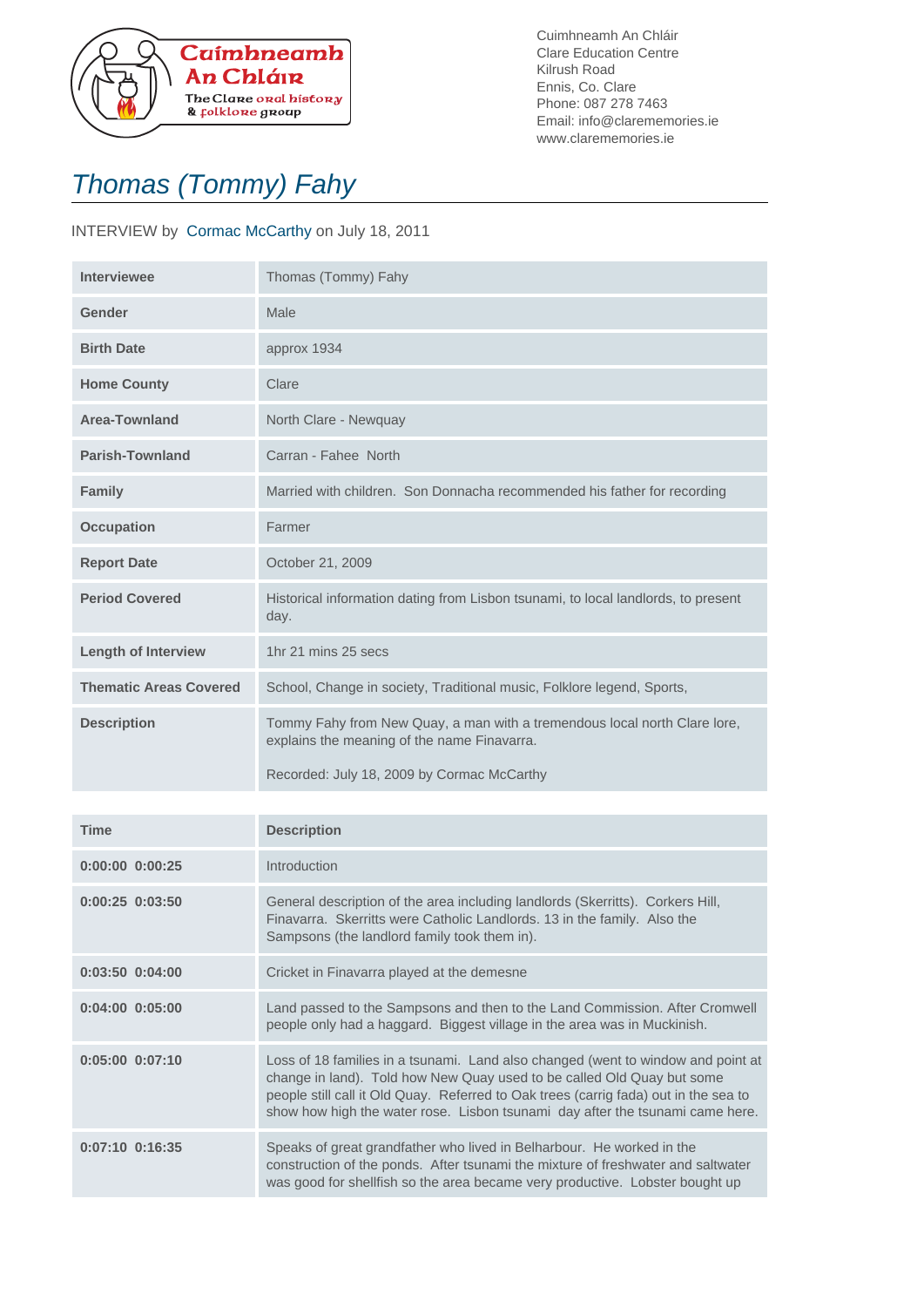|                 | along the west coast. After the famine the pond was walled off and put two sluice<br>gates in it. Boat based in the Aran Islands but bought fish/shellfish all along the<br>west coast. The pond was used as a storage area. Job of the Fahys to go out at<br>Spring Tide and put all the fish and shellfish back into the pond. Fish exported to<br>England. My people drove the fish to the railway station in Oranmore. Big<br>source of employment. 5 or 6 crew from the Aran Islands on the boat plus locals<br>working on the pond. First boat had a tank in it The Alice Webster was the first<br>boat Tommy remembered. Fish put in nets and hung off the side of the boat for<br>transport pre a tank. When pond wall broke they built tanks. Spoke of corribs (3ft<br>high x 10ft long x 7ft wide) a box as big as tractor trailor used to hold lobsters etc.<br>When going for export workers would go down (sometimes at night) and bring<br>shellfish in 3 hours before they could be packed. Packed in boxes with 20 lobsters<br>or more per box. Row of lobsters claws back to back and covers with saw dust.<br>Put ice around tails and side to keep them fresh and alive. Had to be transported<br>alive. Have to boiled alive otherwise they are poisonous. Truck during WWII used<br>to transport it. Schofields in 1949/1950 after three generation but then Americans<br>bought it and English but never did good business. Now under private ownership<br>but no fish farming done. Stanley Schofield was the last of them. Office in British<br>Army in WWI (always had limp when he came back). Rumour he had no family as<br>had more than his leg shot off (testicles!). Always put in 14 lobster instead of a<br>dozen to allow for die off. |
|-----------------|--------------------------------------------------------------------------------------------------------------------------------------------------------------------------------------------------------------------------------------------------------------------------------------------------------------------------------------------------------------------------------------------------------------------------------------------------------------------------------------------------------------------------------------------------------------------------------------------------------------------------------------------------------------------------------------------------------------------------------------------------------------------------------------------------------------------------------------------------------------------------------------------------------------------------------------------------------------------------------------------------------------------------------------------------------------------------------------------------------------------------------------------------------------------------------------------------------------------------------------------------------------------------------------------------------------------------------------------------------------------------------------------------------------------------------------------------------------------------------------------------------------------------------------------------------------------------------------------------------------------------------------------------------------------------------------------------------------------------------------------------------------------------|
| 0:16:35 0:17:41 | How Finavarra got its name. Refers to barrels of wine coming in a shore after the<br>tsunami. Lots of locals going to the shore and coming home drunk! i.e. Wine for<br>the Men or Wine form the Sea.                                                                                                                                                                                                                                                                                                                                                                                                                                                                                                                                                                                                                                                                                                                                                                                                                                                                                                                                                                                                                                                                                                                                                                                                                                                                                                                                                                                                                                                                                                                                                                    |
| 0:17:41 0:20:00 | Talks about material coming ashore. Talk of barrels of oil. Timber barrel of lard.<br>Was very big so got help. When tide went out they brought a cross cut and cut it<br>into smaller bits and put into the horse and cart. Butter couldnt be got at the time<br>but the college in Gort and Kinvara bought it for dip for their bread. Butcher also<br>sold it. Candle grease also washed up.                                                                                                                                                                                                                                                                                                                                                                                                                                                                                                                                                                                                                                                                                                                                                                                                                                                                                                                                                                                                                                                                                                                                                                                                                                                                                                                                                                          |
| 0:20:00 0:22:15 | Talks about ho to make a candle from candle release --- excellent description; step<br>by step.                                                                                                                                                                                                                                                                                                                                                                                                                                                                                                                                                                                                                                                                                                                                                                                                                                                                                                                                                                                                                                                                                                                                                                                                                                                                                                                                                                                                                                                                                                                                                                                                                                                                          |
| 0:22:15 0:23:40 | 10 May 1943 walk to just near Gort (Tieraneamhin) fall of 3 inches of snow in<br>May. Canvas shoes driving the sheep in Gort. Would walk 4 miles and hour.<br>Could be slow enough!                                                                                                                                                                                                                                                                                                                                                                                                                                                                                                                                                                                                                                                                                                                                                                                                                                                                                                                                                                                                                                                                                                                                                                                                                                                                                                                                                                                                                                                                                                                                                                                      |
| 0:23:40 0:28:35 | Talks about growing vegetables and collecting seaweed. Everyone grew barley<br>and sugar beet and kept sheep. Maybe turnips also. Sugar beet was a big crop.<br>Agricultural instructors would come for a week during the winter to give lectures on<br>how to grow beet. Funny story of a drunk man in the lecture who made fun of a<br>instructor from Denmark --- stops recording for a minute --- then repeats when<br>turned on. Dairy farming only came in in the 1960s. Jimmy Lenehan in Bishops<br>Quarter was a good farmer. Tells funny story of calves being sold and when<br>trying to get a cheaper price they say they have scour. Jimmy replies to say its<br>the businessmen who have the scour and he has it himself Got it myself I can<br>show you the tail of my shirt                                                                                                                                                                                                                                                                                                                                                                                                                                                                                                                                                                                                                                                                                                                                                                                                                                                                                                                                                                               |
| 0:28:35 0:33:25 | Talks of seaweed and its uses as well as the selling of it. Sold in Gort, Tubber,<br>Turlough --- anyone who was 10 miles away from the sea. Go on the wagons into<br>Ennis from Lahinch. Used as tillage fertilizer. Describes process involved in<br>collecting it and bringing to market. Used to put on the stubbles (barley). First guy<br>who did beet (points across the hill the 1940s) who used fertilizer. Locals<br>thought he would ruin the land. Shortly after seaweed went out and fertilizer went<br>in. Glynns in Kilrush took seaweed in the 1950s. Get the Bool isteach (drift weed)<br>and gathered and dried. Glynns took 20 lorries a day of seaweed. Was all black<br>weed (the bool isteach was a mixture of everything). Could dry the May weed (red<br>colour) or caul-ach. Was made into cattle meal. Around 1990 that all changed<br>because they found a better product with protein but that gave cattle BSE --- could<br>have come back to seaweed again but they didnt!                                                                                                                                                                                                                                                                                                                                                                                                                                                                                                                                                                                                                                                                                                                                                                  |
| 0:33:25 0:34:25 | Speaks of the garden beside the house. Grew rhubarb, blackcurrants (goes to<br>window). Potatoes, peas, mangetout, cabbages (4 or 5 types), brussels sprouts,<br>cauliflower                                                                                                                                                                                                                                                                                                                                                                                                                                                                                                                                                                                                                                                                                                                                                                                                                                                                                                                                                                                                                                                                                                                                                                                                                                                                                                                                                                                                                                                                                                                                                                                             |
|                 |                                                                                                                                                                                                                                                                                                                                                                                                                                                                                                                                                                                                                                                                                                                                                                                                                                                                                                                                                                                                                                                                                                                                                                                                                                                                                                                                                                                                                                                                                                                                                                                                                                                                                                                                                                          |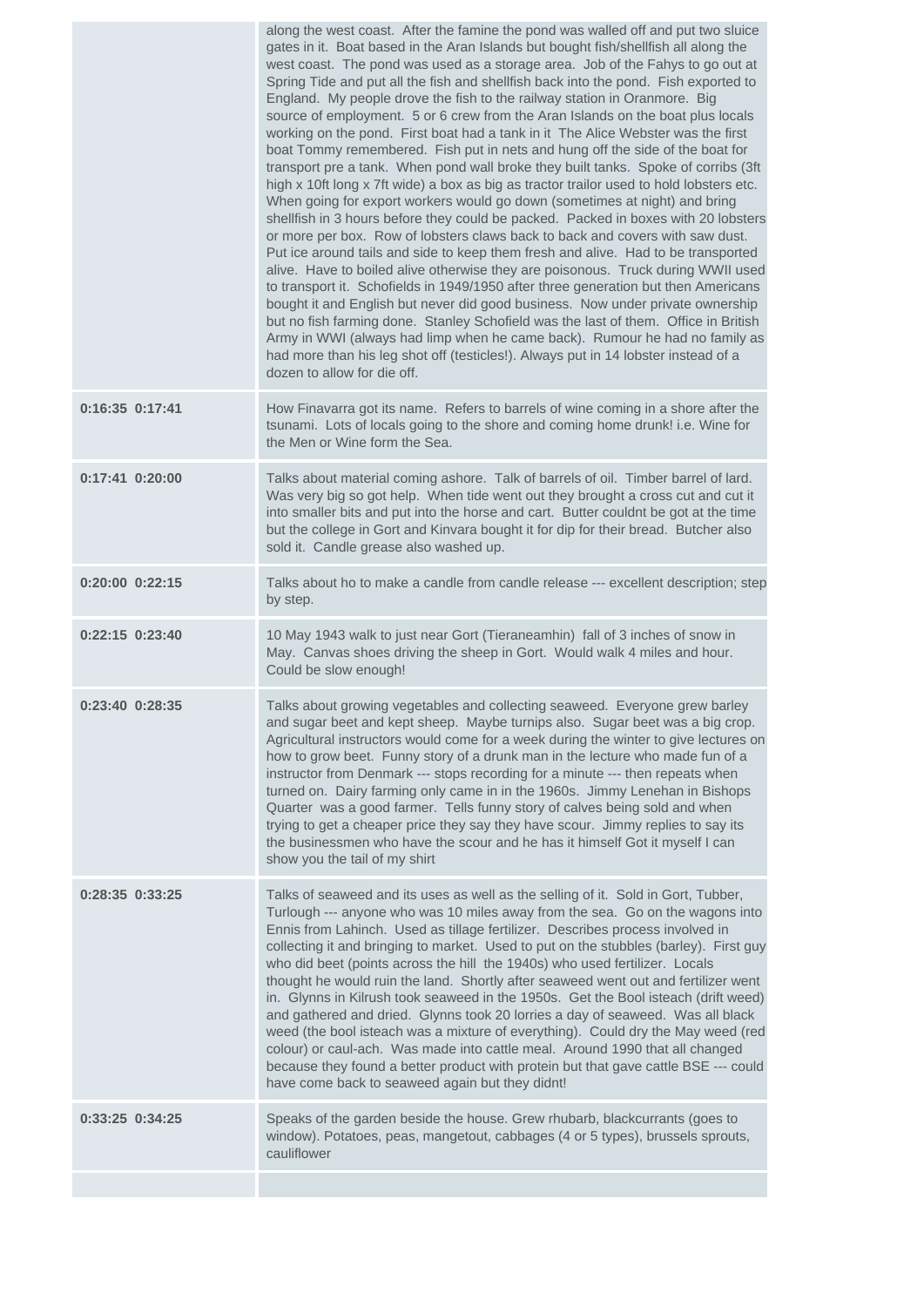| 0:34:25 0:35:25     | Speaks of local cures. Last of the seaweed cultivating Glynns felt that they were<br>making a potion out of it and that it was good for horses coughing (boiled<br>carrageen).                                                                                                                                                                                                                                                                                                                                                                                                                                                                                                                                                                                                                                                                                                                                                                                                                                                                                        |
|---------------------|-----------------------------------------------------------------------------------------------------------------------------------------------------------------------------------------------------------------------------------------------------------------------------------------------------------------------------------------------------------------------------------------------------------------------------------------------------------------------------------------------------------------------------------------------------------------------------------------------------------------------------------------------------------------------------------------------------------------------------------------------------------------------------------------------------------------------------------------------------------------------------------------------------------------------------------------------------------------------------------------------------------------------------------------------------------------------|
| $0:35:25$ $0:38:45$ | Father was an invalid for a long time. Was a soldier. In France during the war (3<br>John Fahys at war that all lived within one mile of each other in Ireland). When<br>father was being shipped to France a submarine came up in front and took them<br>on. Boat crashed into it and took the Germans captive. Two destroyers came to<br>guide them in so some people went to the boats to make room for the captives.<br>One boat sank. Was a tough war --- they didnt speak much out it. Never<br>mentioned it in their letters home. Tells a story of Ruairi the Divil which links his<br>father with being at the war.                                                                                                                                                                                                                                                                                                                                                                                                                                          |
| 0:38:45 0:41:00     | Talks again of driving the fish to Oranmore. Tells story of a tinkers fire and coming<br>home at night from Gort (involves his Uncle). Tried to light pipe from tinkers fire<br>and talks of it being a fairy story. Goes onto tell funny story of a woman who broke<br>wind at the Spa                                                                                                                                                                                                                                                                                                                                                                                                                                                                                                                                                                                                                                                                                                                                                                               |
| $0:41:00$ $0:42:30$ | Story of a man who was sick and about the friary in Loughrea (funny)                                                                                                                                                                                                                                                                                                                                                                                                                                                                                                                                                                                                                                                                                                                                                                                                                                                                                                                                                                                                  |
| $0:42:30$ $0:46:45$ | Speaks of growing up in the area (5 sisters 4 immigrated to America). Walking<br>to school --- Throw off our hobnail boots on St. Patricks day! Walk in horse tracks<br>as lovely soft spot in the middle of the road. Didnt get much schooling left after<br>his Confirmation. Went farming when he was 12 years of age as his father was an<br>invalid. Uncle had a bad leg also. He would drive the teacher to school in a pony<br>and trap (teacher: Mrs. ORourke). Funny story about the hose being evicted!                                                                                                                                                                                                                                                                                                                                                                                                                                                                                                                                                     |
| 0:46:45 0:53:10     | Talks of the boatmen coming in with turf. Sold for 2.50 --- came in on Hookers.<br>All turf came from Connemara. Was a delight to watch those boats making their<br>way back to Connemara. Describes turf shed and how the boat would come in.<br>Name was Poitin King who brought the fuel (from Connemara). Poitin himself was<br>very old (I think when they were young they looked old). Always had a leath<br>whada (teenager). All had nicknames (names some) on the boat. Schofield<br>wouldnt allow them in if the lobster boat was due in. Pull in anywhere. First thing<br>they got when they arrived was 2 cakes of bread one to eat there and then one<br>for the trip home. Mother would prepare it. Before any money changed hands.<br>Some turf from the top of Corkscrew Hill --- people from Ballyvaughan would<br>sometimes go there. Describes man from Flaggy Shore who took wheelbarrow to<br>Lisdoonvarna. Then another story about a man collecting turf his fulltime job<br>going over and back on a bicycle. Very few employers in the area. |
| $0:53:10$ $0:53:50$ | Describes when electricity came to the area. Big change meetings at night,<br>baking cake for a penny. Didnt get it straight away as they were out of the way<br>--- a few years.                                                                                                                                                                                                                                                                                                                                                                                                                                                                                                                                                                                                                                                                                                                                                                                                                                                                                     |
| 0:53:50 0:56:45     | Frank McCabe American who bought the pond. Worked with university and<br>banks in Galway. Telling people how to fish. Locals fished from canoes with<br>about 40/50 lobster pots. American had an engine and bigger boats with about a<br>1000 pots. Describes all the lobster pots arriving. Boats came from Liverpool<br>one in Connemara, one in Galway and one in the Aran Island. The first boat in the<br>Aran Islands was blown to pieces --- he wasnt welcome at all. You cant<br>change Irish people over night. Was going to take their livelihood away.<br>Business never took off. This took place in the late 1950s early 1960s.                                                                                                                                                                                                                                                                                                                                                                                                                         |
| 0:56:45 1:00:05     | Talks of making homemade lobster pots. Use of hazel rods. Head of a salmon<br>used as bait. Overview of lobster catching and storage and sale.                                                                                                                                                                                                                                                                                                                                                                                                                                                                                                                                                                                                                                                                                                                                                                                                                                                                                                                        |
| 1:00:05 1:03:00     | Talks of fish caught and periwinkles. Talks of sieving winkles. Schofield mainly<br>bought winkles from the Aran Islands not from the locals. Told of method to<br>differentiate between live and dead winkles. In Spring locals allowed in to the pond<br>to pick the winkles so he only had to pay labour instead of paying locals for ones<br>picked on the shore. Talks of scallop but dont seem to get much anymore.                                                                                                                                                                                                                                                                                                                                                                                                                                                                                                                                                                                                                                             |
| 1:03:00 1:08:25     | Talks of dancing and an area that was concreted for dancing and it had a water<br>pump and a saloon was built there for houses dances. Describes house dances<br>(e.g. days after corn thrashing, for people immigrating, for people home after<br>immigrating). Talks of going to other towns for dances at the dance halls. Man                                                                                                                                                                                                                                                                                                                                                                                                                                                                                                                                                                                                                                                                                                                                     |